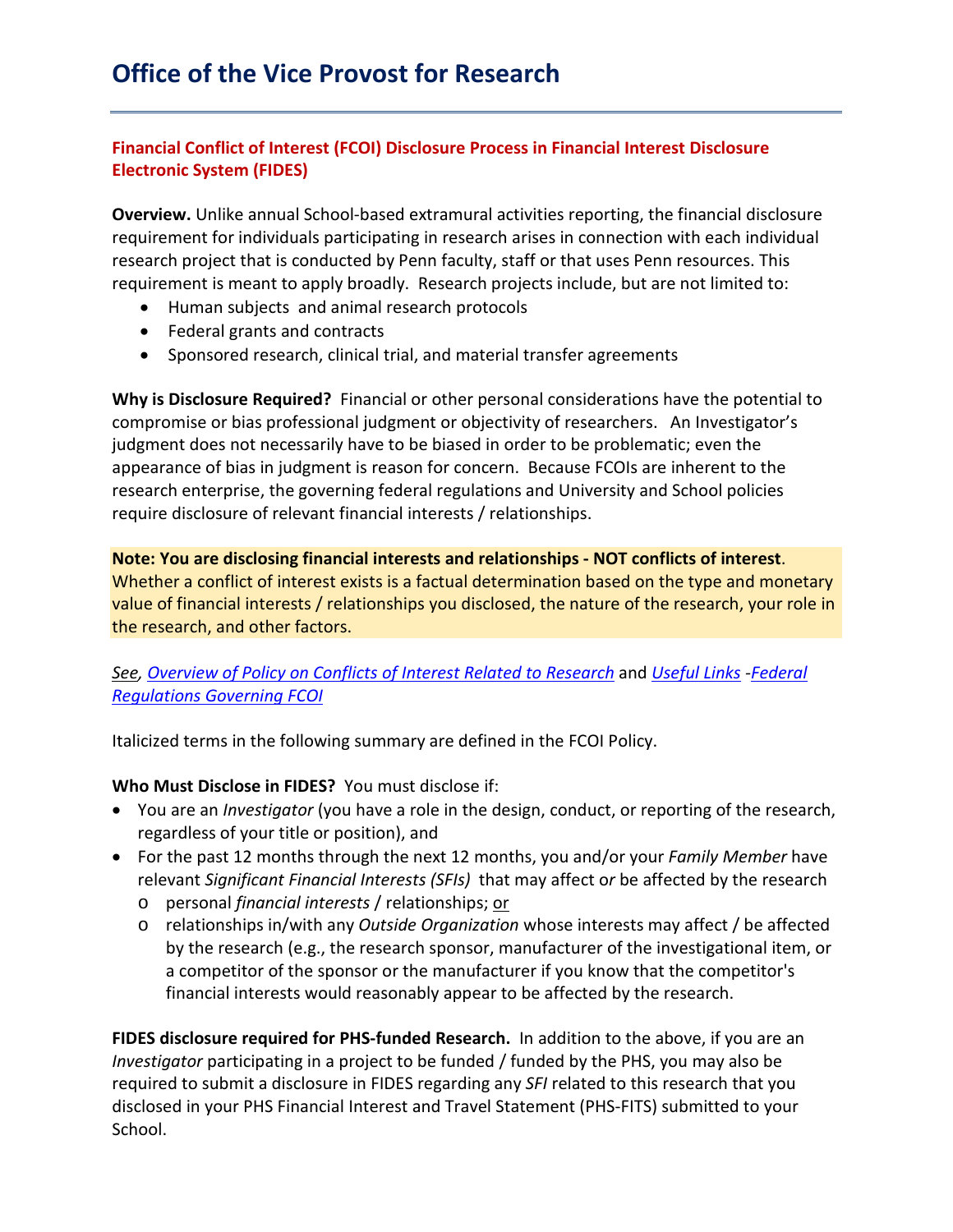**When to Disclose.** You must submit your eDisclosure when:

- The research proposal is submitted to the Office of Research Services (ORS); or
- The human subjects research protocol is submitted to the IRB; or
- A transaction is initiated by the Center for Technology Transfer involving technology in which you have a financial interest (e.g., you are a named inventor on a patent application or your technology is being licensed to an *Outside Organization*); or
- There is a change regarding your previously disclosed *SFIs*; you have new *SFIs* relevant to ongoing research, or as required by a conflict of interest management plan or other communication from your School or the Office of the Vice Provost for Research (OVPR)
- You receive notice to disclose in FIDES based on your PHS Financial Interest and Travel Statement (PHS-FITS) submitted to your School.

### *Disclosures related to proposals linked to IRB protocols*

If you submitted an eDisclosure in connection with a proposal submitted to the ORS, you may or may not be required to submit a separate eDisclosure for the IRB protocol, depending on how long ago your initial eDisclosure was submitted and how much information was provided about the protocol, including your role and participation. The same is true if you previously submitted an eDisclosure in connection with an IRB protocol and a sponsored agreement is now being submitted. For further guidance, contact the OVPR.

**What must be disclosed?** You are required to disclose your and/or your *Family Members' SFIs*  for the past 12 months or anticipated during the next 12 months, that are relevant to the research project, including:

- Any *Fiduciary Responsibilities* for, *Equity Interests* in, or *Extramural Activities* provided to or on behalf of an *Outside Organization* with a financial interest in this research
- Any *Intellectual Property* (IP) rights or interests in an item being tested, evaluated, or developed in, or if its commercial value could be affected by, the research, if the IP is not assigned to Penn and you have received any income related to the IP during the past 12 months
- Any *interest in Intellectual Property* (that is the subject of a copyright, issued patent, or a patent application, regardless of whether or not licensed and whether or not assigned to Penn) if it is being tested, evaluated, or developed in, or if its commercial value could be affected by, a *Clinical trial*

**Financial interests / relationships with more than one** *Outside Organization.* Your eDisclosure must address financial interests / relationships for each *Outside Organization* that has an interest in the research. For example, if you consult for Pharma Company 1 (provides funding), and serve on an advisory board for Pharma Company 2 (provides the study drug), you must disclose your financial interests / relationships for both Pharma Company 1 and 2. Note that as long as your eDisclosure is being submitted for one identified research project, it may contain information about more than one *Outside Organization*.

### **How to Disclose in FIDES - Overview**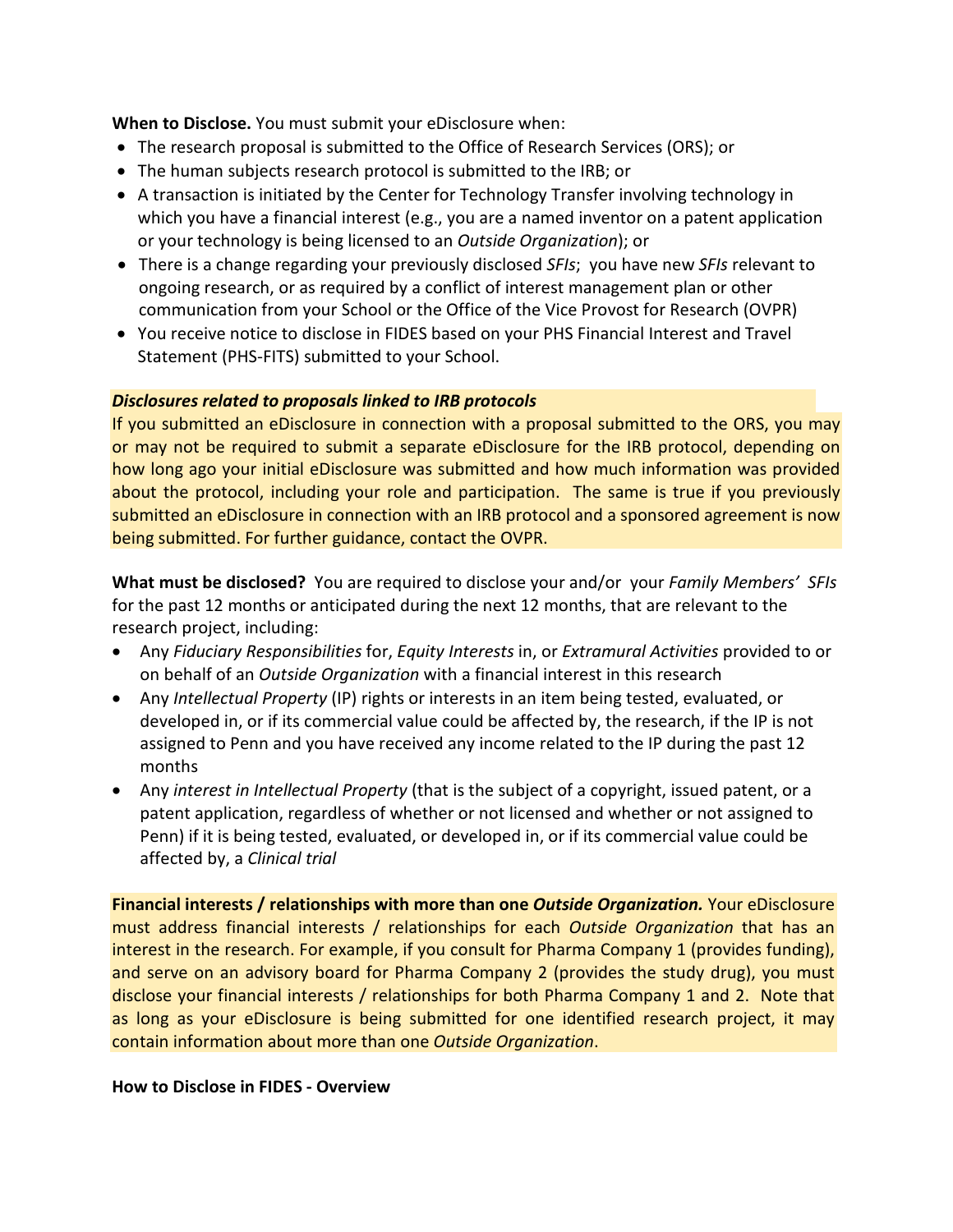FIDES is a transactional, web-based application for disclosure of financial interests and relationships related to participation in specific research projects. You may access FIDES at any time using any computer via the internet. You will need your PennKey and Password to enter the system. If you do not have a PennKey to log into the application, but you are required to submit a disclosure, you will need to obtain a Guest PennKey. Guests must be sponsored by a department. The process is usually initiated by a Business Administrator or Local Support Provider. For information about obtaining click [Guest PennKey](https://pennkeysupport.upenn.edu/help-for-guests)

eDisclosures are **not accepted** via phone, fax, e-mail, or written hard copy**.** 

## **Access to [FIDES](https://fides.isc-seo.upenn.edu/)**

## **FIDES Disclosure in a Nutshell**

Once you log into FIDES, you will arrive at your personal Investigator Dashboard page. From this page, you will be able to submit a new eDisclosure, view previously submitted eDisclosures, upload supporting documentation, and submit an Addendum to a previously submitted eDisclosure.

For new eDisclosures:

- You will be asked to identify the specific research project that is the subject of the eDisclosure, including IRB protocols and/or sponsored research proposals, and whether or not the proposal is funded by the PHS.
- You will be asked several screening questions about your and your *Family Members*' financial interests and relationships that are relevant to this research.
- Depending upon your responses to the screening questions, you may be asked:
	- More detailed questions about specific financial interests /relationships
	- To identify all *Outside Organizations* with an interest in this research
	- To describe the nature of the research (e.g., human subjects), your role (e.g., PI) and how you participate (e.g., data analysis)
	- To certify as to the accuracy of the information reported

Once you have submitted your eDisclosure, you will receive an e-mail confirming receipt. You will be able to print a copy of your eDisclosure once it has been submitted.

**Information you will need to complete your eDisclosure.** Before you begin your eDisclosure, you should have the following information available:

## Identify the relevant research – proposals and protocols

An eDisclosure covers a specific research project which may consist of several components. For example, if you are disclosing in connection with a federal grant and you have submitted a protocol that will be funded under the grant, you should be able to identify in the drop down lists provided in the eDisclosure both the grant and protocol by title and by protocol number and/or institution number as they appear in PennERA or HS-ERA, as applicable.